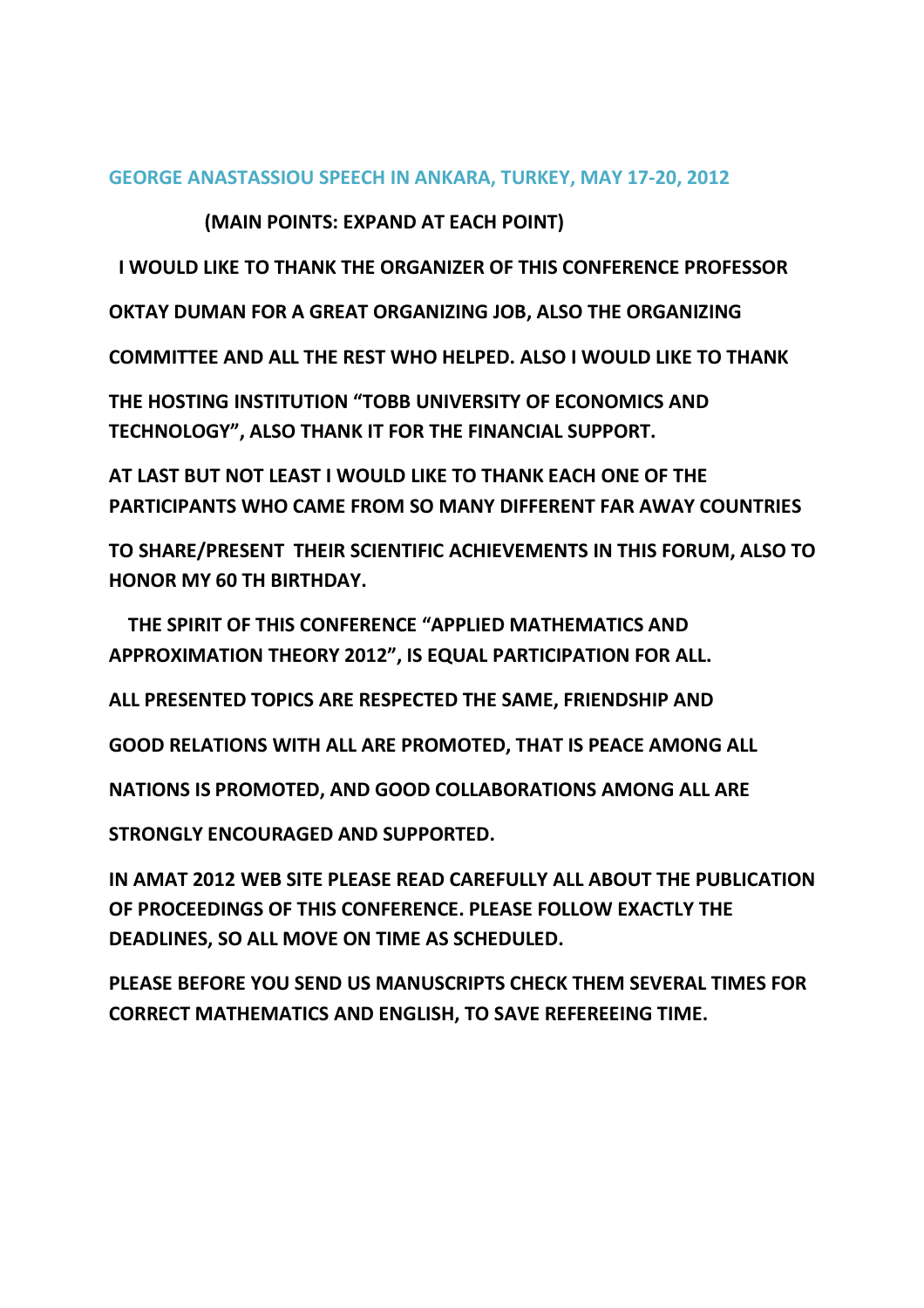**GOING FROM NEGATIVE TO POSITIVE IN LIFE AND IN MATHEMATICS IS A** 

**LONG SEQUENCE OF EPISODES IN SOMEBODY'S LIFE FROM EARLY AGE** 

**TILL MATURITY AND ADVANCEMENT AS LONG AS THAT LASTS.** 

**ONE HAS TO OVERCOME MANY OBSTACLES TILL SUCCESS AND GREAT ACHIEVEMENTS.** 

**THE DEGREE OF SUCCESS OF A PERSON ONE WAY TO BE MEASURED IS** 

**THE NUMBER AND SIZE OF OBSTACLES THAT OVERCOMES AND JUMPS OVER.** 

**FOR THAT IS REQUIRED INGENUITY, VISION, DIPLOMACY, HARD WORK, BEING** 

**COURAGEOUS AND AMBITIOUS, NEVER GIVE UP, BE A DREAMER.** 

**STUDY THE PROBLEM FROM ALL CORNERS, KNOW IT WELL, KNOW ALL HISTORY** 

**ABOUT IT, THEN ATTEMPT THE SOLUTION.** 

**BEING HONEST AND CAREFUL FOR CORRECTNESS IN OUR RESEARCH IS OF THE HIGHEST VIRTUES OF A RESEARCH MATHEMATICIAN. THE TRUTH ALWAYS SHINES POSITIVE OR NEGATIVE. AFTERALL SOMEBODY'S WORK IS PUBLISHED AND STAYS THERE OPEN TO THE PUBLIC SUBJECT TO CRITICISM.** 

**IN THE AGE OF INTERNET BORDERS ARE BROKEN AND INFORMATION IS AVAILABLE EVERYWHERE AND MATH RESEARCH CAN BE CONTACTED IN ALMOST EVERY PART OF THE GLOBE, SO ALL OF US CAN COLLABORATE** 

**MUCH EASIER NOW.** 

 **I WOULD LIKE TO THANK YOU ONE MORE TIME FOR ORGANIZING AND COMING TO THIS CONFERENCE FOR MY 60TH BIRTHDAY.** 

**I HOPE YOU ENJOY YOUR STAY HERE, YOU START INTERESTING RESEARCH** 

**COLLABORATIONS AND MAKE GOOD FRIENDS, AND OVERALL THIS CONFERENCE** 

**TO BE A PROFITABLE, WONDERFUL AND MEMORABLE EXPERIENCE.**